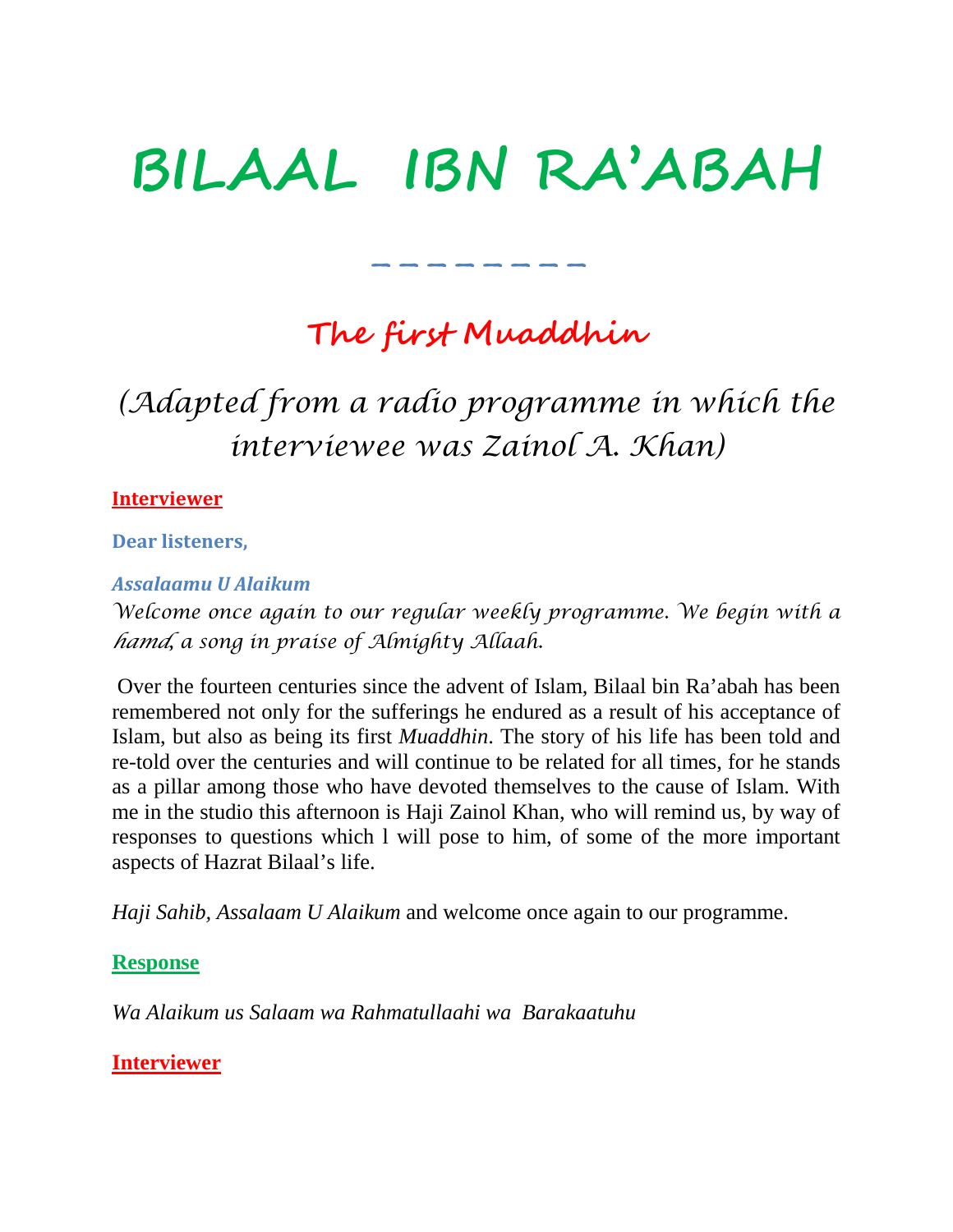Haji Sahib, Could you please begin by giving our listeners some background information on Hazrat Bilaal (may Allaah be pleased with him) *?*

#### **Response**

#### *Alhamdu lillaahi Rabbil aalameen wassalaatu wa salaamu ala Rasuuluhi Kareem*

Hazrat Bilaal (may Allaah be pleased with him) was a Makkan slave in the service of Ummaya bin Khalaf, a prominent member of the Makkan community at the time the Holy Prophet Muhammad (*S.A.W*.) received the first revelation of the Holy Qur-aan.. Bilaal's father was a Makkan by the name of Ra'abah, while his mother was an Abyssinian slave whose name was Hamama

Bilaal was tall, very dark in complexion, slightly built, had thick hair and wore a slight beard. He was also very trust-worthy as was evidenced by the fact that his master use to send him with the caravans to Syria to transact business on his behalf

In addition he had a beautiful voice. He would entrance the audience with his songs when his master had guests, or when the slaves got together at night, or when the travellers in the caravan camped and gathered around the camp-fire and told tales and sang.

#### **Interviewer**

How did Bilaal become a Muslim?

#### Response

You will recall that Hazrat Abu Bakr *As- Siddique* (*R.A*.) was the third person to accept Islam. Shortly after his acceptance of the new faith Hazrat Abu Bakr got up from his bed in the early hours one morning. and walked stealthily through the city lanes until he reached the home of Ummaya bin Khalaf. He went to the slave quarters and sought the mat on which his friend Bilaal was sleeping. He placed one hand over Bilaal's mouth and shook him with the other. Bilaal was of course surprised to see Hazrat Abu Bakr but could not speak because the latter kept his mouth covered.

Hazrat Abu Bakr asked Bilaal softly: Do you remember once when we went to Syria with the caravan you saw me walking towards a monastery and you went with me?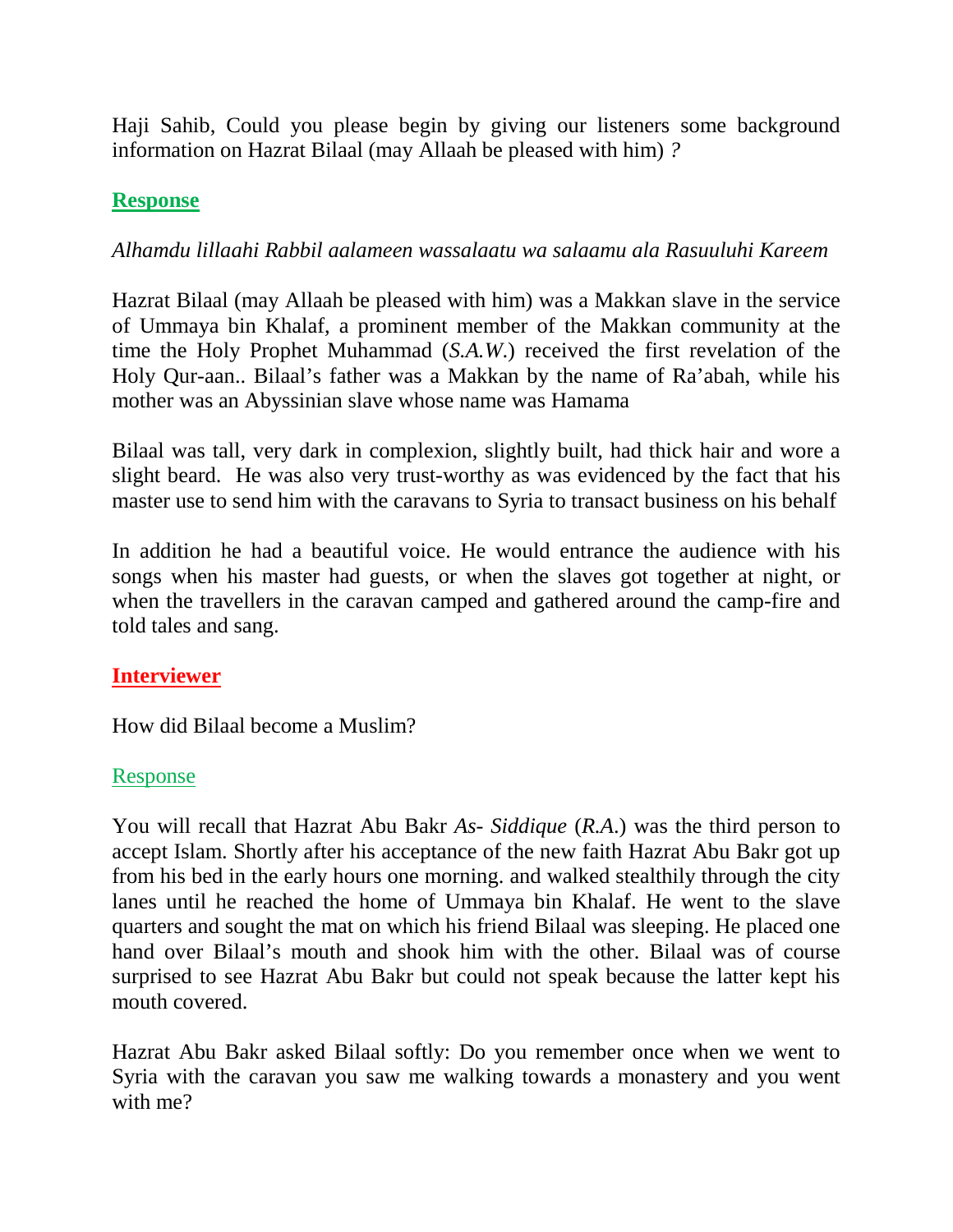Bilaal answered: Yes.

Hazrat Abu Bakr continued: Do you remember that I told the monk in the monastery of a dream I had and asked him the meaning of it?

Again Bilaal answered: Yes.

Then Hazrat Abu Bakr asked: Do you remember that the monk told me that if my dream was true a prophet would arise in our land, and that I would become his right hand man, and then his successor?

For the third time Bilaal answered in the affirmative.:

Hazrat Abu Bakr continued: Well. The Prophet is now here with us.

Surprised, Bilaal then asked: What is his name?

To this Hazrat Abu Bakr replied. Muhammad, son of Abdullah.

Then Bilaal asked: What is he teaching?

And Hazrat Abu Bakr replied: He is teaching the Oneness of God and the equality of man.

Upon hearing this Bilaal enquired: Have you taken allegiance to him?

And Hazrat Abu .Bakr replied. Yes. I have. Will you?

Bilaal said: Yes! I will.

Bilaal repeated the words, which is the declaration of faith to become a Muslim, and thus became among the very first persons to accept Islam

Hazrat Abu Bakr then arranged with Bilaal to visit the Holy Prophet (*S.A.W*.) the next night after which he slipped quietly out of the slaves' quarters and returned to his own home.

Bilaal and Hazrat Abu Bakr visited the Holy Prophet's home the next night where Bilaal again took the *Shahada* or affirmation of faith. After that Bilaal would slip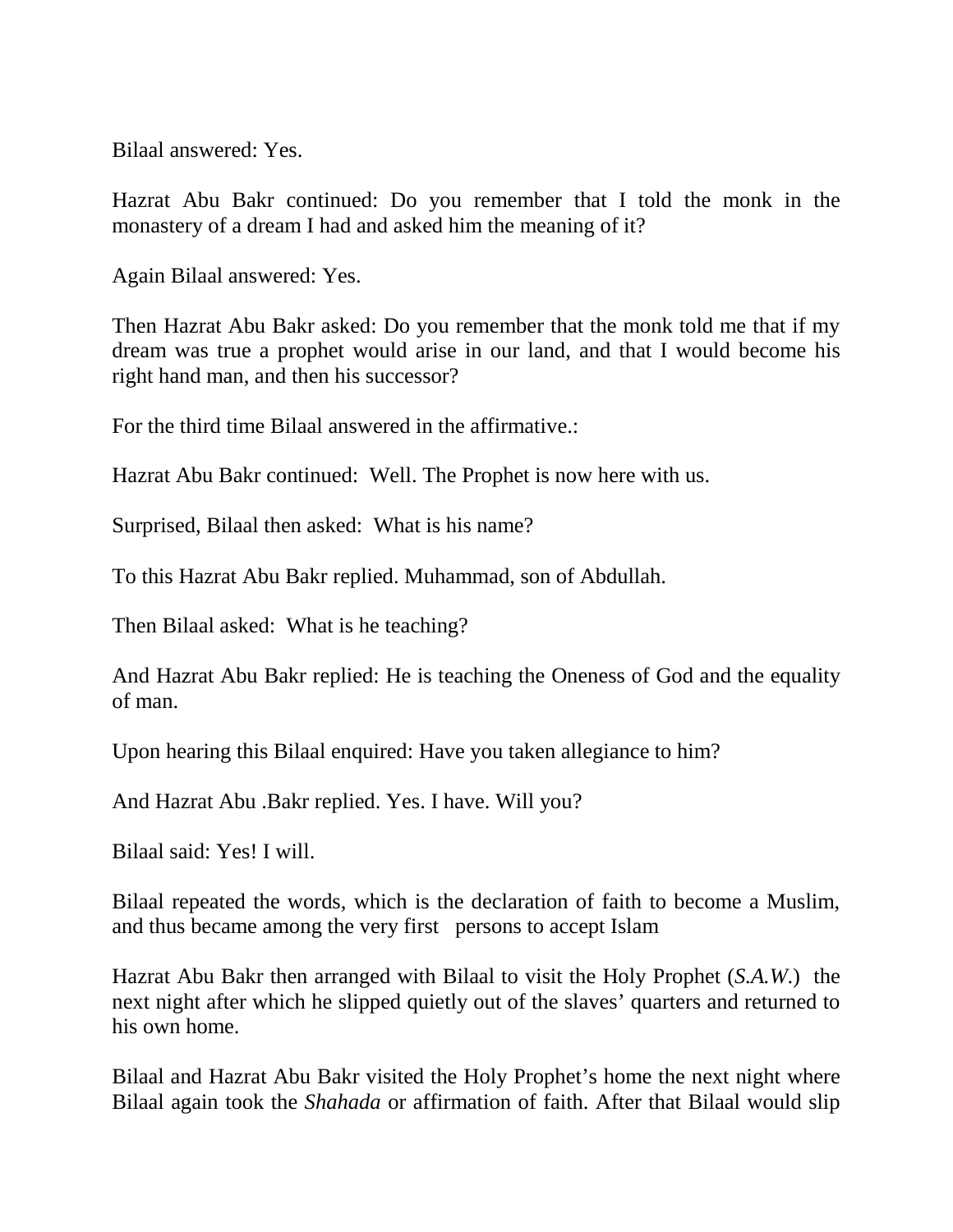out of his quarters regularly in the late night or early hours of the morning and proceed to the Holy Prophet's home, where he would spend some time learning more about the new faith.

#### **Interviewer**

Haji Sahib. One of the main reasons Bilaal has been remembered in Islamic history is for his refusal to revert to his pagan beliefs in spite of extreme physical punishment and torture by his master. Could you relate to our audience some details relating thereto?

#### **Response**

 Yes. Of course. One night, while returning from the Holy Prophet's home, he went to the Ka'aba to see what effect the idols would have on him He looked at the idols and started to laugh, wondering how he could have worshipped such inanimate objects. After a short while, he addressed some of the smaller idols and waited to see if they would answer him. When they did not, he spoke to the chief idol, Hubal. Still there was no response, as was expected. He then slapped Hubal's face to see Hubal's reaction. Again, there was no response. Disgusted at Hubal's lack of response Bilaal finally spat on Hubal's face and left the precincts of the Kaaba.

Unfortunately for Bilaal, one of his master's friends happened to be passing by at the time and witnessed the incident. He was of course aghast at the way the gods of the Makkans had been treated and reported the matter immediately to Ummaya, Bilaal's master. Ummaya then tried to persuade Bilaal to revert to his pagan beliefs by speaking to him at first then by inflicting physical punishment, But Bilaal refused to be intimidated and would only say "One God" while he was being punished.

The physical punishment inflicted on Bilaal by his master kept increasing in intensity but still Bilaal refused to renounce his new faith. Bilaal's master, out of frustration and in the hope that an extreme punishment would cause Bilaal to recant, had him clothed one morning in a suit of metal armour. He then chained him and laid him in the hot desert sun with a stone on his chest. As the sun kept rising Bilaal kept suffering more and more from the terrible heat. In addition, he was taunted and stoned by some of the polytheists. But all he would say, as he did in the past, was "One God. One God."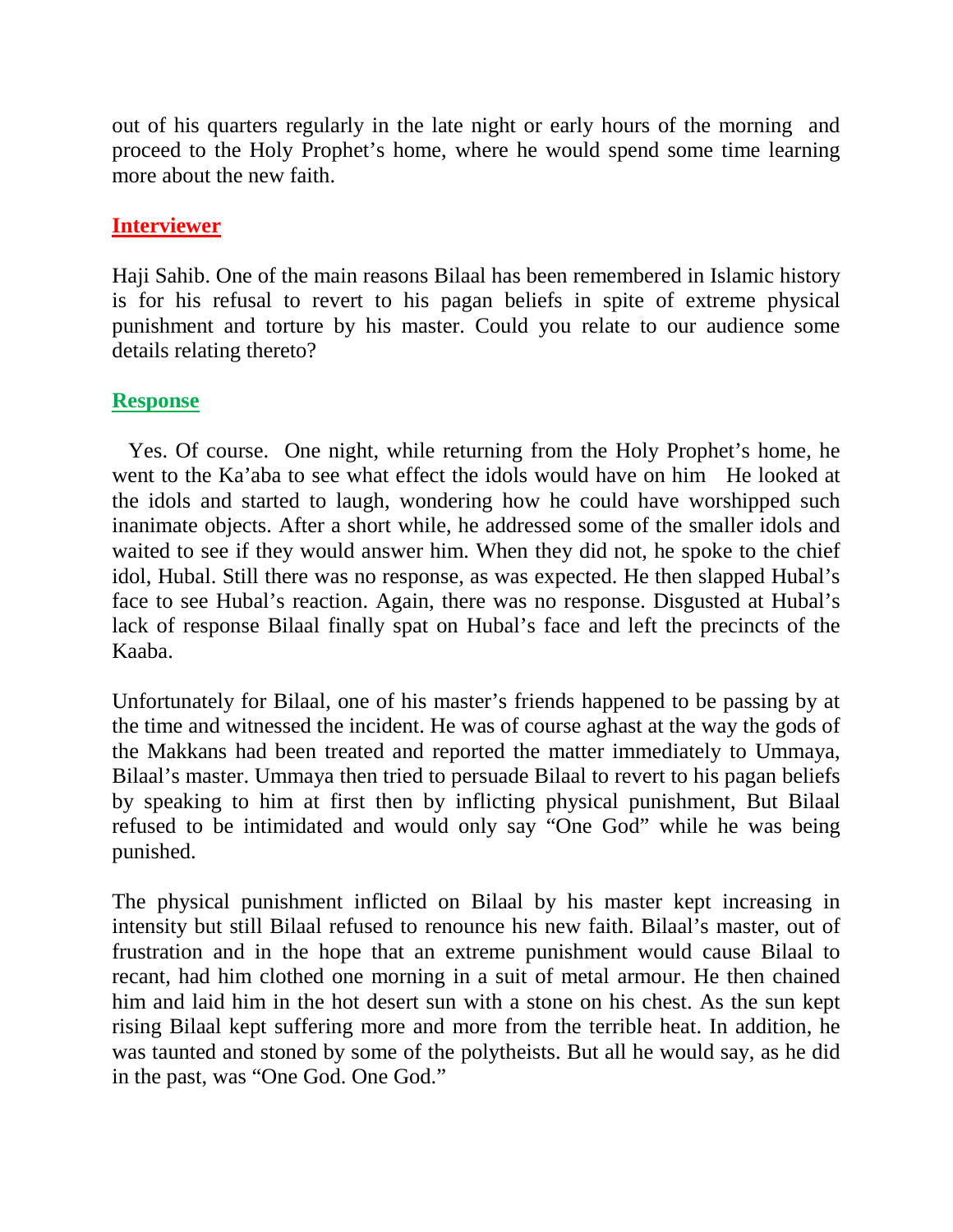Late in the day Hazrat Abu Bakr happened to be passing the place where Bilaal was put to lie down and saw his good friend and fellow Muslim being tortured. Hazrat Abu Bakr then approached Bilaal's master and successfully negotiated his purchase at an exorbitant price. Upon being purchased by Hazrat Abu Bakr, Bilaal told him: "If you have purchased me for yourself, then I will be your slave forever. However, if you have purchased me for the sake of Allaah, then free me."

Hazrat Abu Bakr then gave Bilaal his freedom, as he had bought and freed so many slaves before.

#### **Interviewer**

Haji Sahib, Bilaal, I believe, has been most remembered over the centuries as being the first *muaddhin* and for his beautiful rendition of the *aadhaan* (call to prayer) Could you please enlighten us about the origin of the *aadhaan* and the circumstances under which it was first rendered?

#### **Response**

You will recall that one of the first acts of the Holy Prophet Mohammed (*S. A.W.* ) when he migrated to Madinah was to construct a masjid so that the Muslims could read the five daily compulsory congregational prayers together. Initially they had no difficulty in gathering in the masjid on time to perform the prayers as their number was small and they lived in close proximity to one another. As the Muslim population increased rapidly and also spread further from the masjid however more and more of them were found arriving either too early or late for the prayers.

Accordingly the Holy Prophet (*S.A.W*.) discussed various methods of announcing the start of the prayer with some of the companions. Many suggestions were made, for example: putting up a flag, lighting a fire, blowing a horn and ringing a bell. All these were rejected however on the grounds that they were the practice of other religions.

When no appropriate decision could be reached on what form the announcement should be made the Holy Prophet (*S.A.W*.) reluctantly agreed to the use of a pair of clappers and ordered that a set be made.

Before the clappers could be used however one of the companions, 'Abdullah bin Zaid, told the Holy Prophet (*S.A.W*.) that he had a dream in which he saw a man in green garments carrying a pair of clappers in his hands. Continuing, 'Abdullah bin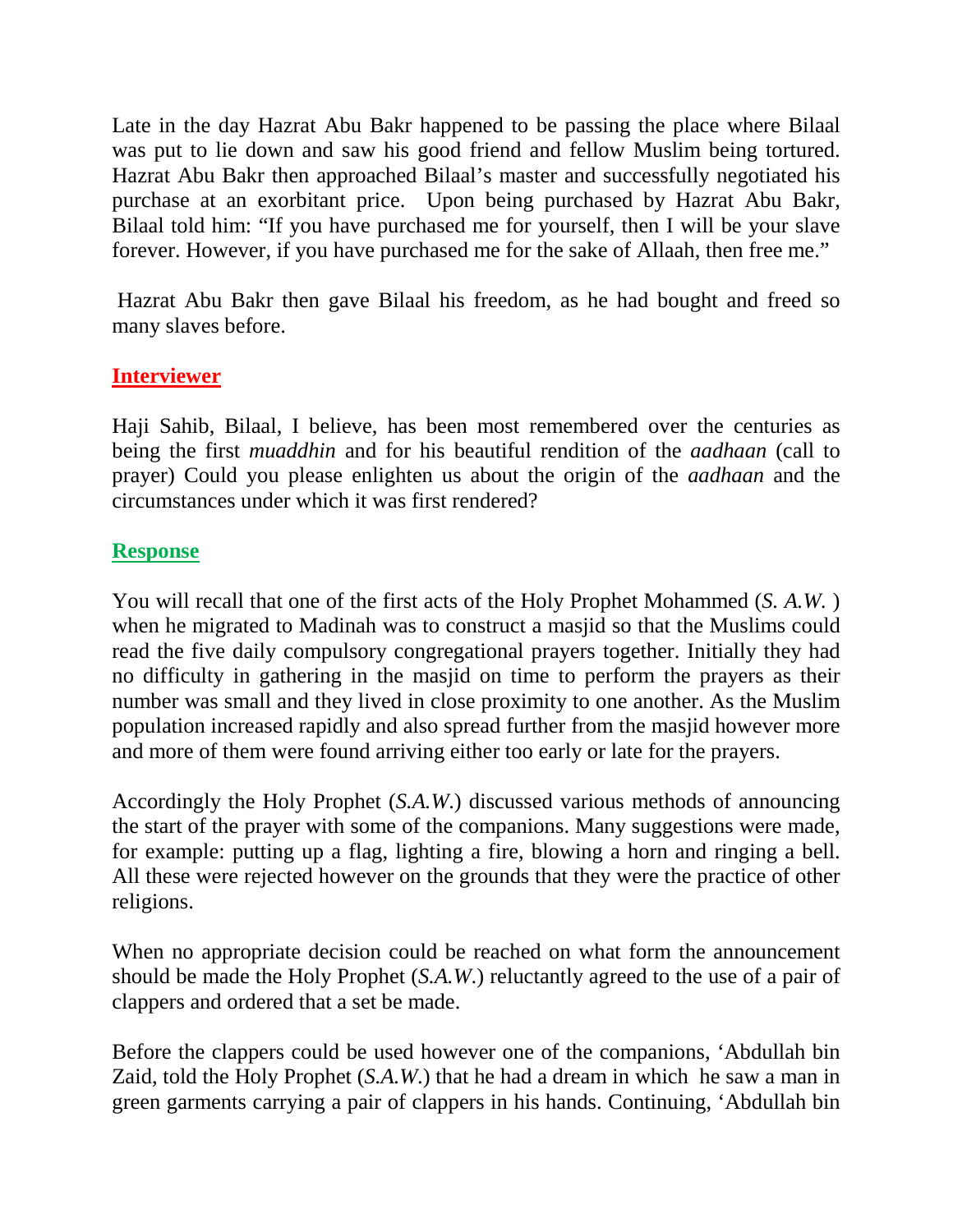Zaid said he asked the man to sell the clappers to him and the man asked him the purpose for which he wanted them. 'Abdullah said he told the man the reason and the man advised him that a better way to achieve the purpose was to announce the following:

*Allaahu Akbar* (meanng:Allaah is the Greatest) four times *Ashadu anlaa illaaha ilallaah* (meaning: I bear witness that there is none worthy of being worshipped but Allaah) twice *Ashadu anna Muhammadar Rasuulullaah* (meaning: I bear witness that Muhammad is the Apostle of Allaah) twice *Hayya 'alas -salaah* (meaing: Come to prayer twice) *Hayya 'alal-falaah (meaning*: Come to success twice) *Allaahu Akbar* (meaning Allaah is the Greatest) twice) *Laa ilaaha illallaah* (meaning: There is no deity but Allaah) twice

After 'Abdullah finished relating his dream to the Holy Prophet (*S.A.W*.), the latter said it was a true vision.

When the time came for the next prayer the Holy Prophet (*S.A.W*.) instructed 'Abdullah bin Zaid to tell Bilaal, who was not only a God-fearing person but, as indicated before, had a beautiful voice, to announce that it was time for the prayer by repeating the words he said he had heard in his dreams. Abdullah accordingly went and told Bilaal of the Holy Prophet's decision.

On receiving the instructions of the Holy Prophet (*S.A.W.*) Bilaal went to the top of a high house near the masjid (the roofs of buildings in that country are generally flat because there is very little rain) and loudly repeated the words as mentioned previously On hearing the announcement from his home Hazrat 'Umar (*R.A*.) went to the Holy Prophet (*S.A.W*.) and told him he had had a vision in which a man had informed him of the exact words as recited by Bilaal to call the prayer. Upon hearing this the Holy Prophet (*S.A.W*.) sent praise to Almighty Allaah.

Thus Hazrat Bilaal became the `first *muadhin* in Islam He continued to call the *aadhaan* until the Holy Prophet's death. When the Holy Prophet (*S.A.W*.) passed away and it was time to call the *adhaan* for the *Fajr* (or morning) prayer Bilaal broke down in tears while he was repeating the Holy Prophet's name. His love for the Holy Prophet was so great that he could not call his name without breaking into tears. He struggled to control his feelings and was able to complete the *aadhaan* only after regaining his composure to some extent. Immediately thereafter he announced he would discontinue the practise of calling the *aadhaan*.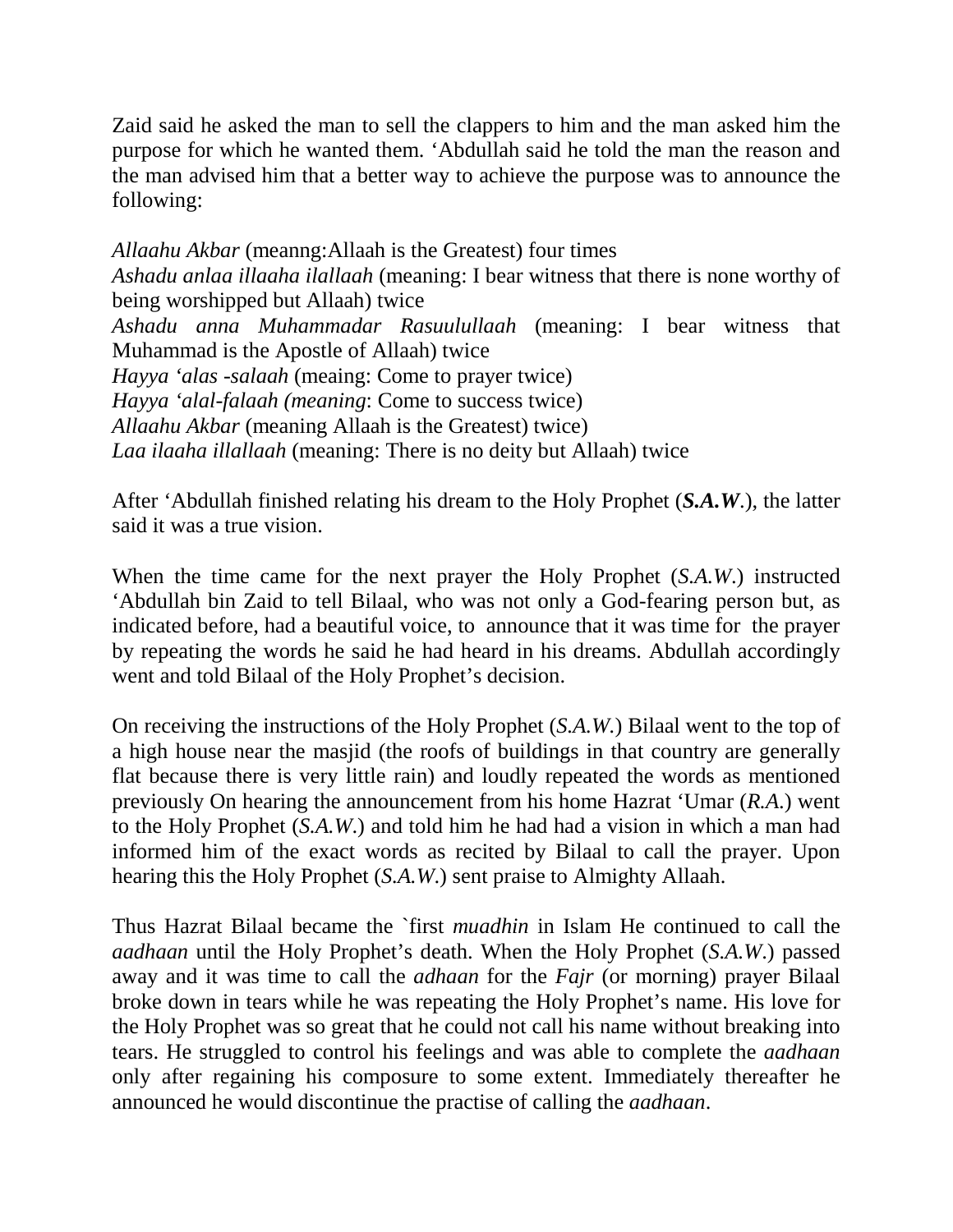Bilaal lived for ten years after the Holy Prophet (*S.A.W*.) passed away. He only called the *aadhaan* on two occasions after that. The first was at the desecrated site of the Temple of Soloman in Jerusalem, which had been located after the fall of that city to the Muslim army. The second was when, in response to a yearning to visit the city of his beloved Prophet, and offer salutations at his grave, he visited Madinah. While visiting the Holy Prophet's grave he was implored upon by the Prophet's two grandsons, Hassan and Hussain, to call the *aadhaan*. Bilaal had known Hassan and Hussain since they were children and had a great deal of love and respect for them. He thus consented to call the *aadhaan* to satisfy them and did so for the *Fajr salaat* the next morning

On both of these occasions many of the companions of the Holy Prophet (*S.A.W*. ) who heard the *aadhaan* recognised Bilaal's voice and burst into tears as memories of the Holy Prophet were brought back,

#### **Interviewer**

Haji Sahib. Could you tell us about some of Bilaal's activities in the field of Islam*?*

#### **Response**

Hazrat Bilaal was a very conscientious Muslim and was closely attached to the Holy Prophet (*S.A.W*.) . He was one of the early migrants to Madinah and missed the company of the Holy Prophet (*S.A.W*.) so much that every day he would look in the direction of Makkah to see if his beloved Prophet had also migrated and was due to enter the city of his adoption. .

He fought in all the wars in which the Holy Prophet (*S.A.W*.) fought and was with the Muslim army when it conquered Jerusalem after the death of the Holy Prophet (*S.A.W*.). He was the first Treasurer of the *Bait-ul*-*Mal* when it was established in Madinah.

He was one of the three persons who accompanied the Holy Prophet (*S.A.W*.) when the latter entered the Ka'aba after his triumphant entry into Makkah ten years after he had been forced to leave. On that occasion he saw the Holy Prophet *(S.A.W*.) smash the idols in the Ka'aba with a stick and then heard the Holy Prophet (*S.A.W*.) recite the words: "*And say: Truth has now arrived, and Falsehood perished: for Falsehood is by its nature bound to perish.*" which had just been revealed to him (Ch 17 V 81):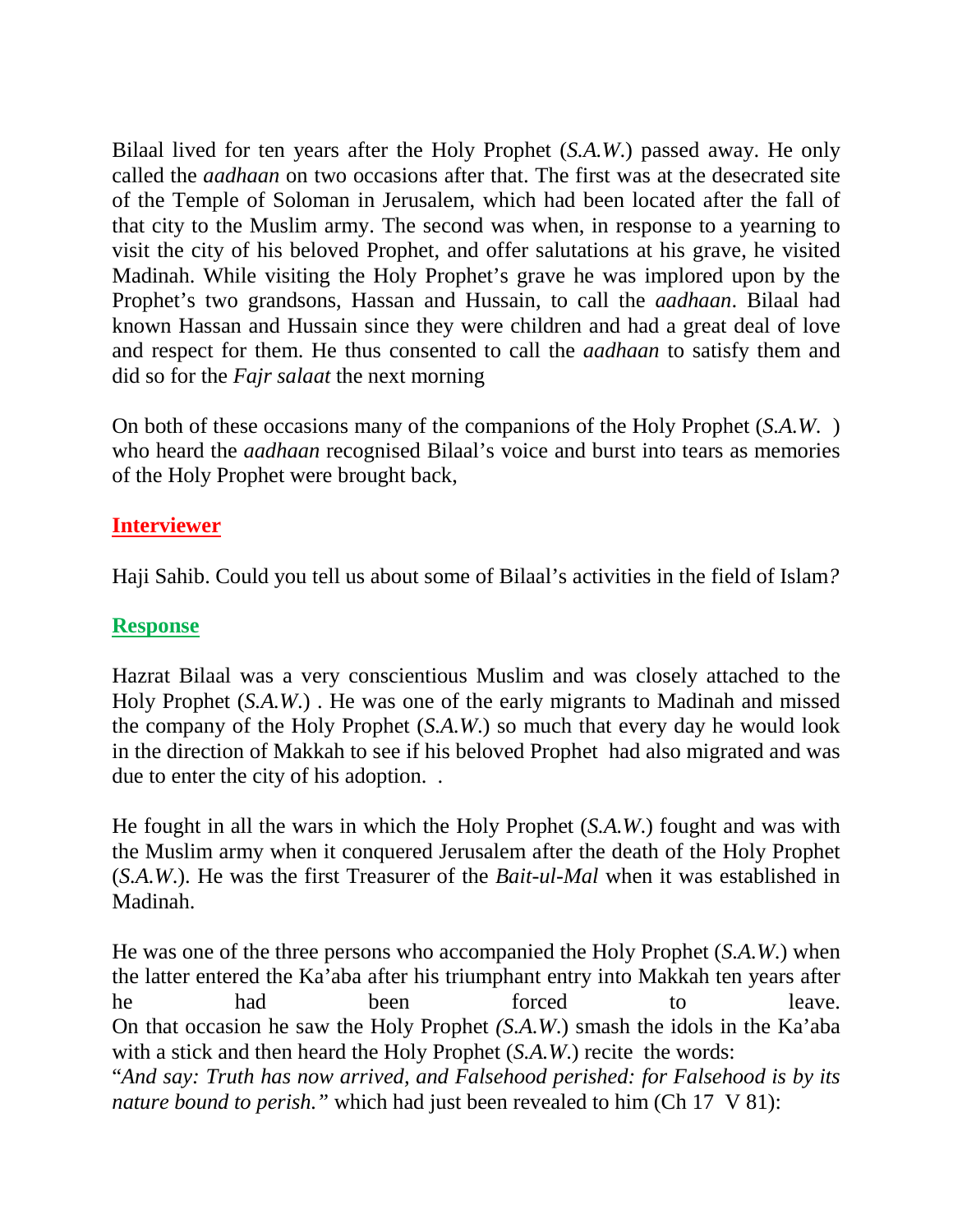#### *Interviewer*

*Was Bilaal ever married and, if so, could you give us some brief details?*

#### **Response**

Yes. Bilaal was married and the circumstances leading thereto are interesting.

After his brother married a Yemenese lady he decided to seek a bride from the tribe of Hind in Yemen. He went to the elders of the tribe and introduced himself, giving his background including the fact that he knew the Holy Prophet Muhammad (*S.A.W*.). The leaders of the tribe informed him that they would have to seek the Holy Prophet's advice before giving their decision. Bilaal then returned to his home in Madinah.

Some days later representatives of the lady's family arrived in Madinah and went to the Holy Prophet (*S.A.W*.). They told the Holy Prophet of Bilaal's desire to marry a lady from their tribe and sought his opinion as to the suitability of Bilaal as a husband. The Holy Prophet (*S.A.W*.) smiled on hearing their request and asked them who were they to ask about Bilaal. He then told them that Bilaal was a man of Paradise. The delegation from the tribe was very happy to hear the Holy Prophet's reply and agreed to the marriage proposal. The marriage took place shortly after.

Bilaal and his wife lived very happily and in fact he died in his wife's arms.

#### **Interviewer**

Could you give us the circumstances relating to Bilaal's death?

#### **Response**

Yes. Bilaal died in Damascus in the twentieth year of the *Hijrah*. He became seriously ill that year and collapsed in the arms of his wife one day. When this happened she screamed and loudly exclaimed: "*O! How great is my disastrous*